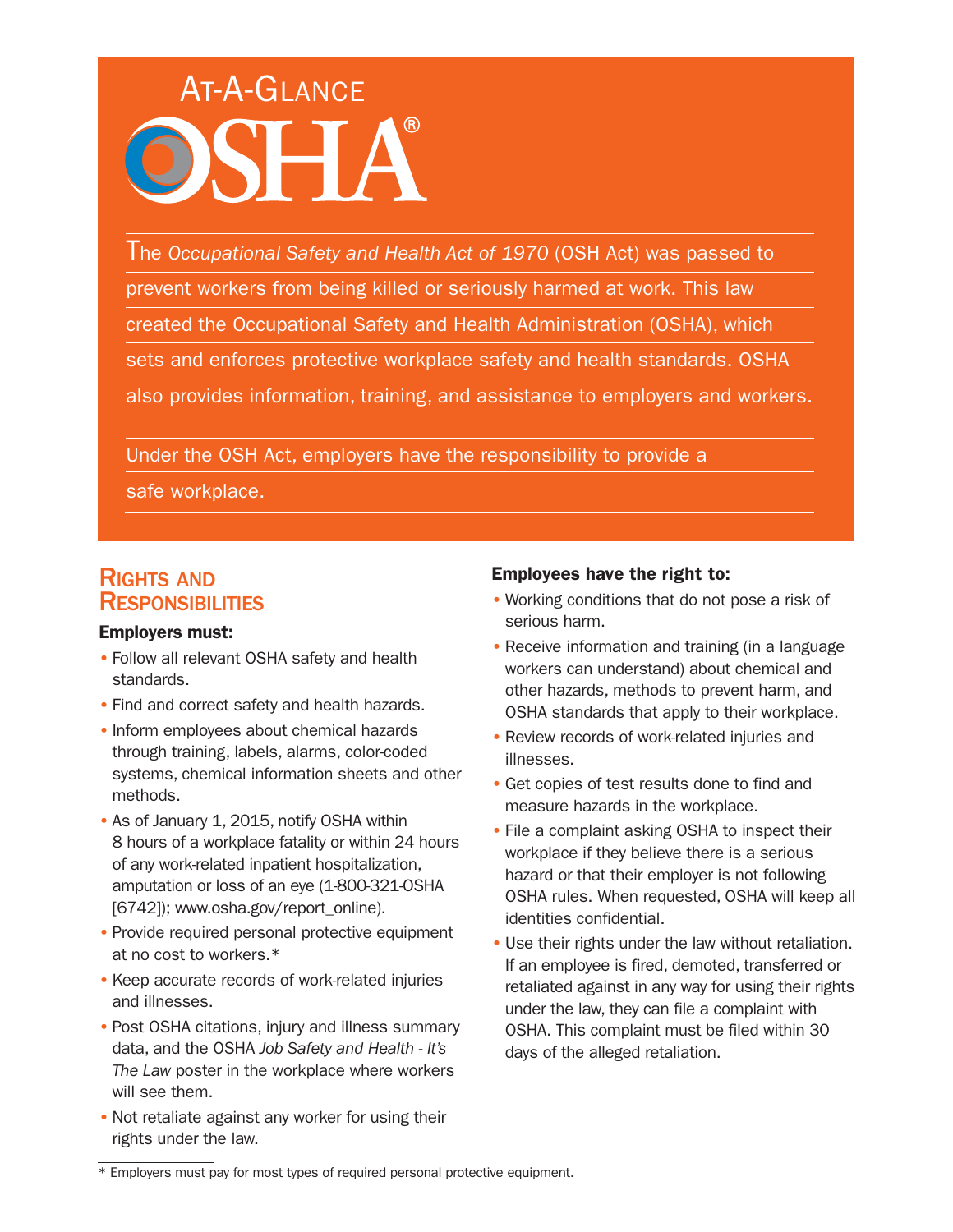# **OSHA STANDARDS**

OSHA standards are rules that describe the methods employers are legally required to follow to protect their workers from hazards. Before OSHA can issue a standard, it must go through a very extensive and lengthy process that includes substantial public engagement, notice and comment. The agency must show that a significant risk to workers exists and that there are feasible measures employers can take to protect their workers.

Construction, General Industry, Maritime, and Agriculture standards protect workers from a wide range of serious hazards. These standards limit the amount of hazardous chemicals workers can be exposed to, require the use of certain safe practices and equipment, and require employers to monitor certain workplace hazards.

Examples of OSHA standards include requirements to provide fall protection, prevent trenching cave-ins, prevent exposure to some infectious diseases, ensure the safety of workers who enter confined spaces, prevent exposure to such harmful substances as asbestos and lead, put guards on machines, provide respirators or other safety equipment, and provide training for certain dangerous jobs.

Employers must also comply with the General Duty Clause of the OSH Act. This clause requires employers to keep their workplaces free of serious recognized hazards and is generally cited when no specific OSHA standard applies to the hazard.

## **INSPECTIONS**

Inspections are initiated without advance notice, conducted using on-site or telephone and facsimile investigations, performed by highly trained compliance officers, and based on the following priorities:

- Imminent danger.
- Catastrophes fatalities or hospitalizations.
- Worker complaints and referrals.
- Targeted inspections particular hazards, high injury rates.
- Follow-up inspections.

On-site inspections can be triggered by a complaint from a current worker or their representative if they believe there is a serious hazard or that their employer is not following OSHA standards or rules. Often the best and fastest way to get a hazard corrected is to notify your supervisor or employer.

When an inspector finds violations of OSHA standards or serious hazards, OSHA may issue citations and fines. A citation includes methods an employer may use to fix a problem and the date by when the corrective actions must be completed.

Employers have the right to contest any part of the citation, including whether a violation actually exists. Workers only have the right to challenge the deadline for when a problem must be resolved. Appeals of citations are heard by the independent Occupational Safety and Health Review Commission.

# HELP FOR EMPLOYERS

OSHA offers free confidential advice. Several programs and services help employers identify and correct job hazards as well as improve their injury and illness prevention programs.

## Free On-Site Consultation

OSHA provides a free service, On-Site Consultation, for small businesses with fewer than 250 workers at a site (and no more than 500 employees nationwide). On-site Consultation services are separate from enforcement and do not result in penalties or citations. Each year, OSHA makes more than 29,000 consultation visits to small businesses to provide free compliance assistance. By working with the OSHA Consultation Program, certain exemplary employers may request participation in OSHA's Safety and Health Recognition Program, SHARP. To locate the OSHA Consultation Office nearest you, visit www.osha.gov/consultation or call 1-800-321- OSHA (6742).

## Compliance Assistance

OSHA has compliance assistance specialists throughout the nation who can provide general information about OSHA standards and compliance assistance resources. Contact your local OSHA office for more information or visit www.osha.gov/dcsp/compliance\_assistance/ cas.html.

## Cooperative Programs

OSHA offers cooperative programs to help prevent fatalities, injuries, and illnesses in the workplace. *Alliance Program* – OSHA works with groups committed to worker safety and health to develop compliance assistance resources and educate workers and employers. *OSHA Strategic Partnerships (OSP)* – Partnerships are formalized through tailored agreements designed to encourage, assist, and recognize partner efforts to eliminate serious hazards and achieve model workplace